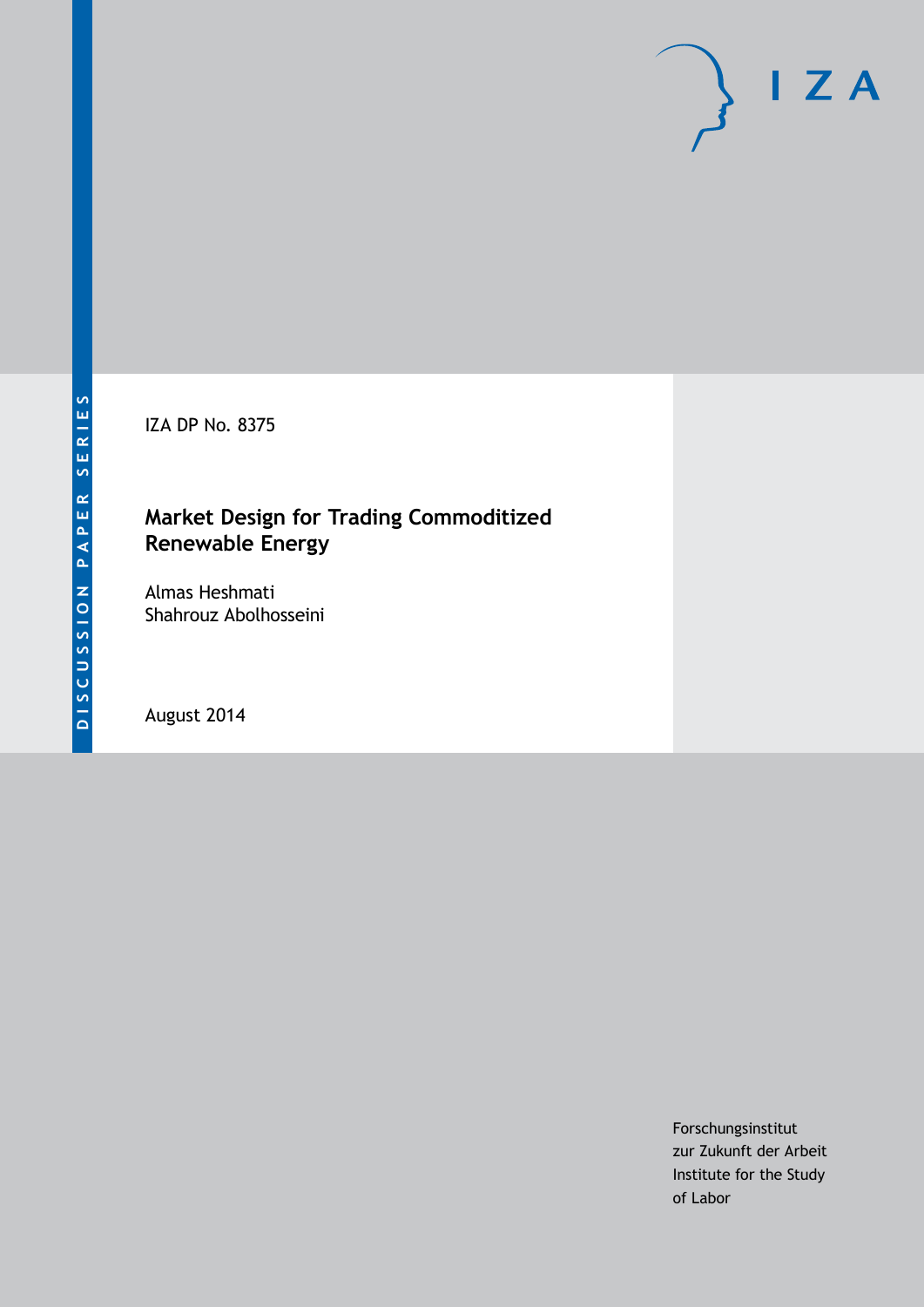# **Market Design for Trading Commoditized Renewable Energy**

# **Almas Heshmati**

*Jönköping University, Sogang University and IZA*

# **Shahrouz Abolhosseini**

*TEMEP, Seoul National University*

Discussion Paper No. 8375 August 2014

IZA

P.O. Box 7240 53072 Bonn Germany

Phone: +49-228-3894-0 Fax: +49-228-3894-180 E-mail: [iza@iza.org](mailto:iza@iza.org)

Any opinions expressed here are those of the author(s) and not those of IZA. Research published in this series may include views on policy, but the institute itself takes no institutional policy positions. The IZA research network is committed to the IZA Guiding Principles of Research Integrity.

The Institute for the Study of Labor (IZA) in Bonn is a local and virtual international research center and a place of communication between science, politics and business. IZA is an independent nonprofit organization supported by Deutsche Post Foundation. The center is associated with the University of Bonn and offers a stimulating research environment through its international network, workshops and conferences, data service, project support, research visits and doctoral program. IZA engages in (i) original and internationally competitive research in all fields of labor economics, (ii) development of policy concepts, and (iii) dissemination of research results and concepts to the interested public.

IZA Discussion Papers often represent preliminary work and are circulated to encourage discussion. Citation of such a paper should account for its provisional character. A revised version may be available directly from the author.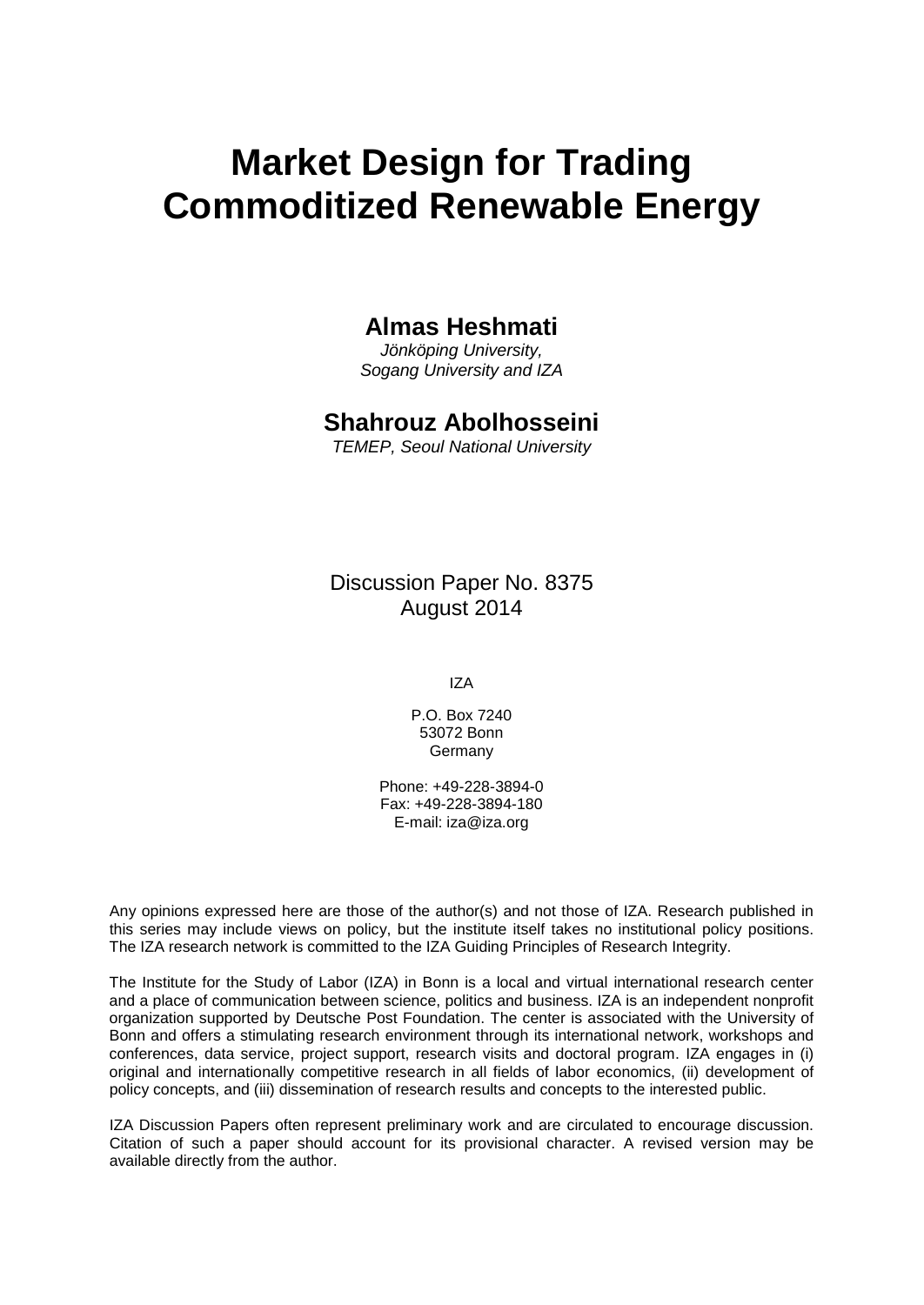IZA Discussion Paper No. 8375 August 2014

# **ABSTRACT**

# **Market Design for Trading Commoditized Renewable Energy**

Information and communication technology plays an important role in achieving a higher level of energy efficiency. In particular, energy efficiency can be achieved by integrating information technology into electricity networks to enable the interaction between suppliers and customers (smart grids). Power generation by renewable energy sources can also benefit from this integration of technologies. Distributed power generation, which will be the basis of renewable energy production, encourages the production of renewable energy resources and, accordingly, decreases transmission loss, increases energy saving, and enhances energy efficiency. Therefore, integrating distributed, renewable energy sources and smart grids within local marketplaces for trading renewable energy in small units can be a promising combination. In this paper, we propose a structure of a marketplace for renewable energy sources, design a market mechanism for trading in this market, and outline the requirements for such a market to function efficiently. Finally, we conclude and present recommendations to policymakers to provide incentives to generators to increase deployment of renewable energy sources and to end users to save electricity and to consume clean energy.

JEL Classification: D40, H44, L11, L49, Q13, Q27, Q42

Keywords: market design, market mechanism, trading energy, renewable energy, clean energy, energy policy

Corresponding author:

Almas Heshmati Department of Economics, Room K526 Sogang University 35 Baekbeom-ro (Sinsu-dong #1) Mapo-gu, Seoul 121-742 Korea E-mail: [heshmati@sogang.ac.kr](mailto:heshmati@sogang.ac.kr)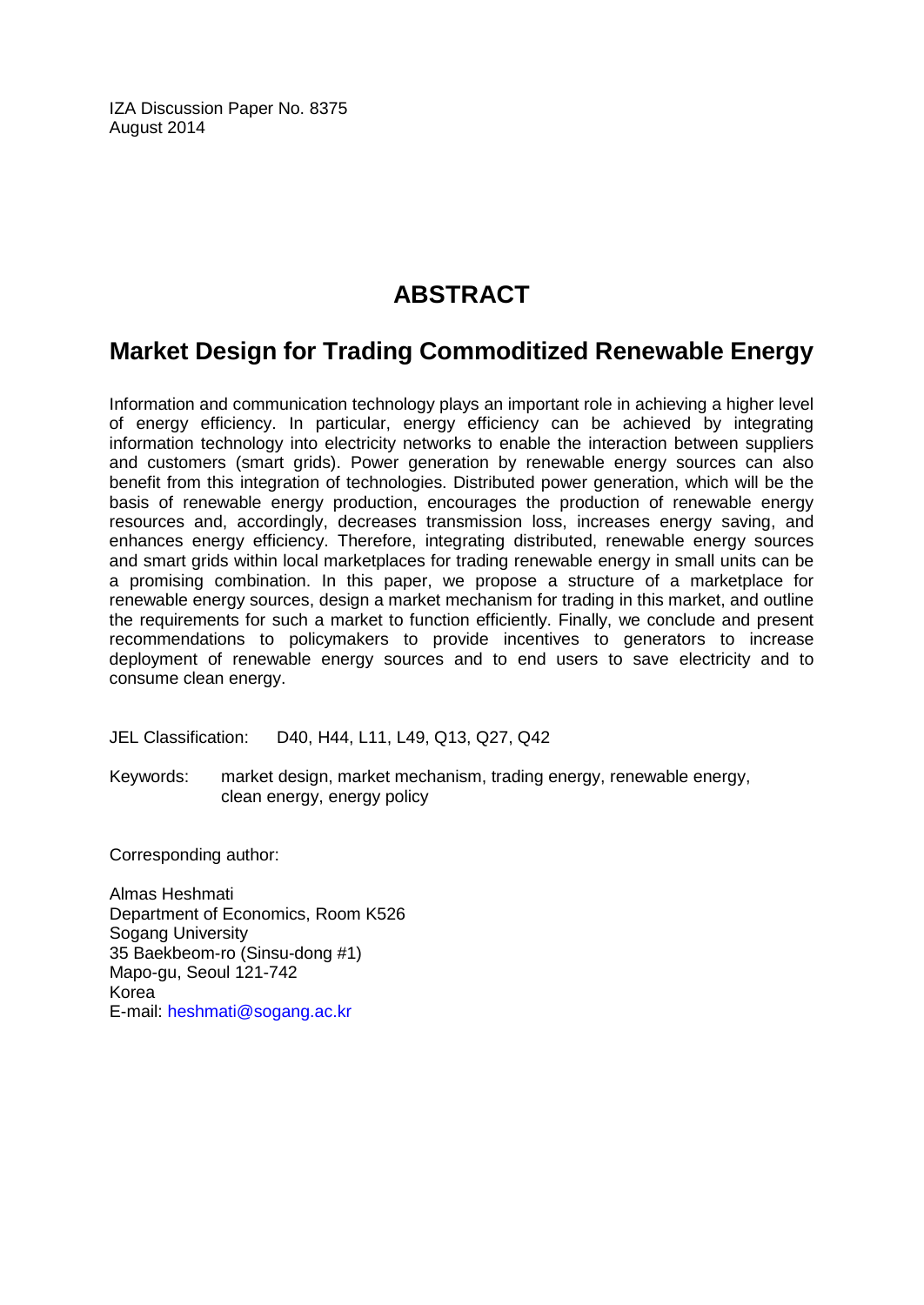# **1. Introduction**

Energy efficiency is one of the most important approaches to reducing electricity consumption. Information and communication technology (ICT) play an increasingly important role in achieving higher efficiency targets. In particular, smart grids can achieve energy efficiency by integrating information technology and the interactions between suppliers and customers. Smart grids have been used since 2005, when Amin and Wollenberg (2005) introduced the concept of smart systems in electricity networks. Smart grids help in avoiding the problems of traditional systems, such as transmission loss, inefficiency, unbalanced supply and demand in peak time, and interdependency among the components of the network.

The improved flexibility of the smart grid network helps to develop different kinds of renewable energy sources, such as solar and wind power. The smart grid enables households to have their own devices to produce renewable energy and trade their surpluses of electricity. Furthermore, households can manage their energy consumption by using intelligent control systems. Households that generate electricity using their own resources may enter the surplus electricity into the pooled network and take it back another time in accordance with their needs. However, the power exchange between the Distributed Generation (DG) owner and the network requires appropriate management (Mashhour and Tafreshi, 2009).

Regarding the outlook of the renewable energy market, a marketplace for energy trading in small volumes is required. The world will use DG because of environmental concerns and the limited availability of depletable fossil fuels in the future. By 2030, it is expected that the U.S. Department of Energy (DOE), through the implementation of its Research and Development Plan, will produce 20 percent of U.S. electricity generation, an estimated 200 GW, from distributed and renewable energy sources (DOE, 2010). Due to the predicted high penetration of DG in the future, the power industry should be restructured accordingly. In order to facilitate the use of renewable energy sources, it would be better for power distribution systems at the retail level to change to market-based operations. The market is based on two-way interactions between stakeholders facilitated by internet telecommunication (IT). However, some customers may worry about data privacy issues and the remote monitoring of their devices.

The remainder of this paper is organized as follows. In the second section, we explain the state-of-the art distributed generation networks. In the third section, we consider the components required to build a smart network. We also describe a smart grid market place where energy is traded. In the fourth section, we explain the distributed generation market structure. The smart grid market place requirements are discussed in the fifth section and finally, a model of a renewable energy market and its policy implications and mechanisms to operate efficiently is provided.

# **2. State-of-the-art market place for electricity**

The idea for using a market place and the market mechanism for households' generation and distribution of electricity is not new. It has been employed in wholesale electricity markets and computing resources. In recent years, the idea of distributed resources has spilled over from computer grids to power grids. Therefore, we devote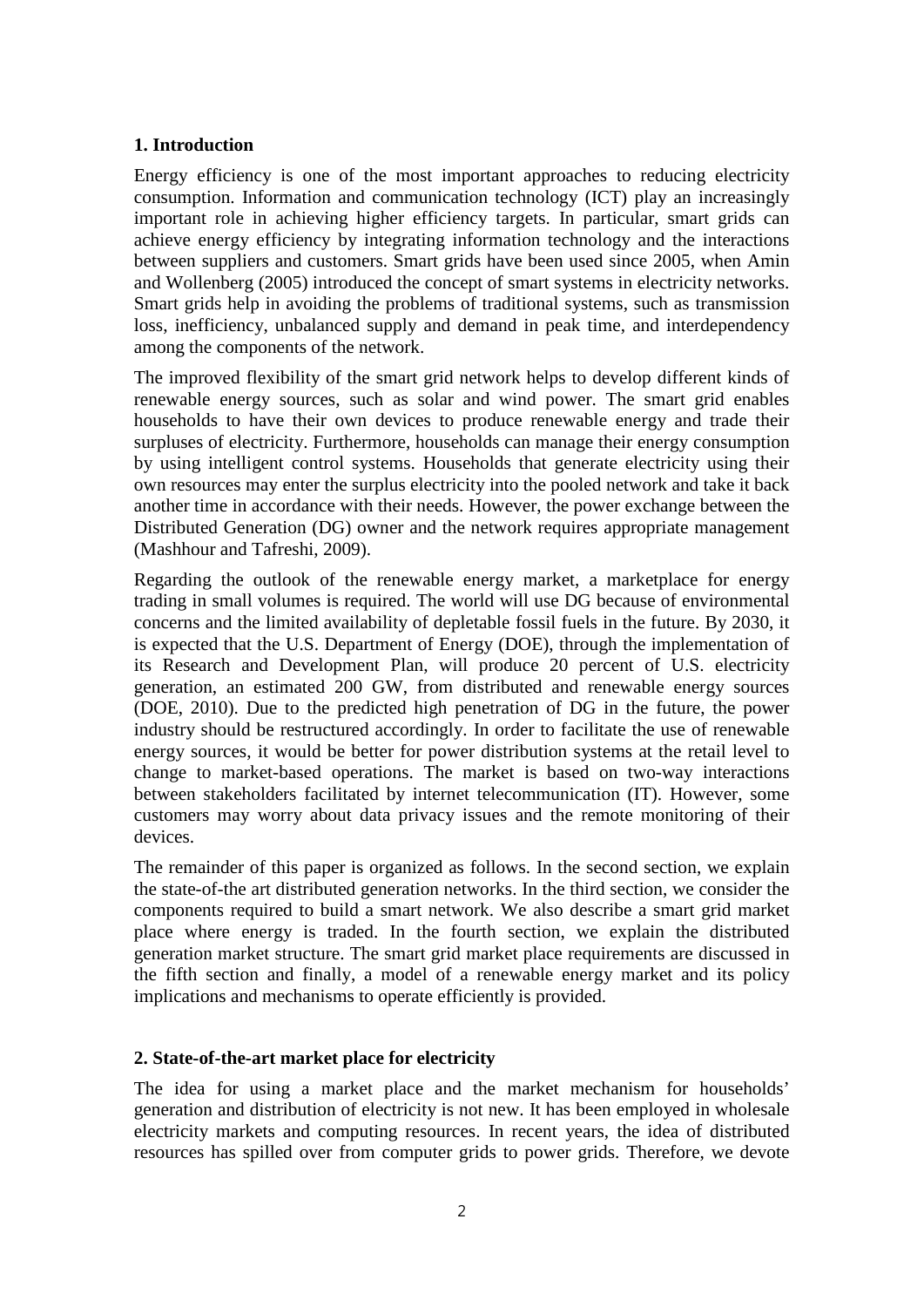this section to discussing marketplaces for trading electricity, distributed electricity generation, emissions trading, and computing resources.

# **2.1 Marketplaces for trading electricity**

Three fundamental markets are available for trading electricity: the spot market, the physical forward market, and the financial futures market. Nord Pool Spot is considered the largest market for electricity worldwide in terms of the volume traded (TWh) and market share. It provides the leading marketplace for buying and selling power in the Nordic and Baltic regions, as well as in Germany and Great Britain. Nord Pool operates two kinds of markets for trading electricity: Elspot and Eltermin. In the Elspot, buyers and sellers trade in the day-ahead market. The Eltermin market is further divided into two sub-markets: future and forwards (Kristiansen, 2007). The Elbas market<sup>1</sup> bridges the gap between Elspot and the national Nordic real time markets and is a physical market for trading in hourly contracts (Benth et al., 2008). The European Energy Exchange (EEX), based in Leipzig, is a leading trading market for energy and energy-related products. EEX operates as a trading platform for electricity, natural gas and carbon dioxide emission, and coal. The base-load financial contracts traded in this market are similar to the Nord Pool contracts (Benth et al., 2008).

# **2.2 Marketplaces for distributed electricity generation**

-

Wang et al. (2011) summarized the current state of research on the communication networks of smart grids. Buchholz and Schluecking (2006) showed different experiences with distributed generation and energy management systems in distribution grids in representative European pilot installations. Block et al. (2008) introduced a market mechanism that facilitates the efficient matching of electricity and heating demand and supply in Micro Energy Grid environments.

Molderink et al. (2009) defined and developed a simulator to analyze the impact of different combinations of micro-generators, energy buffers, appliances, and control algorithms on energy efficiency, both within house and on a larger scale. Albadi and El-Saadani (2008) presented a summary of demand responses in deregulated electricity markets. They emphasized the effect of demand response on electricity prices by using a simulated case study. Lund et al. (2012) illustrated the reasons that electricity smart grids should be part of the overall smart energy systems, and they emphasized the inclusion of flexible Combined Heat and Power (CHP) production in electricity balancing and grid stabilization.

Friedman (2002) focused on the technologies required to interconnect distributed energy resources (DER) systems with the grid. Recent increases in electric grid prices, coupled with shortages in electricity generation capacity, have prompted some industrial and commercial customers to evaluate DER solutions for their energy needs. You et al. (2009) proposed a virtual power plant model which provides individual DER units with access to current electricity markets. They applied this model to micro

 $1$  The Elbas Market is a market for continuous trading of power during trading hours. It is applied to the Nordic market of Sweden and Finland.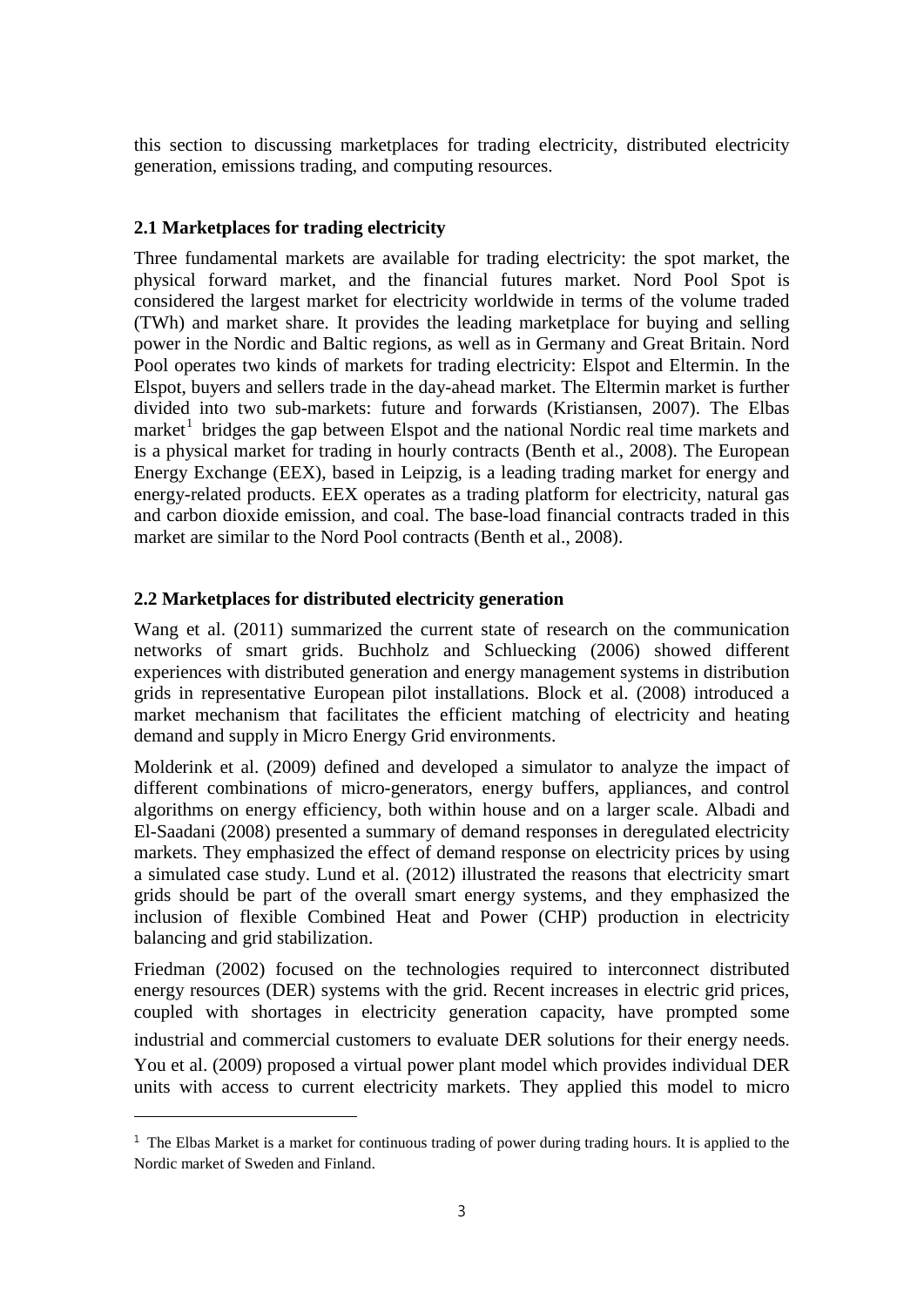Combined Heat and Power ( $\mu$ CHP) systems.

# **2.3. Marketplace for emission trading**

The  $SO<sub>2</sub>$  trading system in the US could be considered an early example of an emission trading system created to reduce the effects of emissions from power plants. The US has two major emission trading programs: the  $SO<sub>2</sub>$  program began in the early 1990s, and the  $NO<sub>x</sub>$  program began in the late 1990s (Kruger and Pizer, 2004). The European Union emission trading system (EU ETS), which started in 2005, is the world's largest emission trading market to date, and it covers around 50 percent of Europe's total  $CO<sub>2</sub>$ emissions (Hintermann, 2010). As we discussed previously, the Kyoto Protocol introduced three mechanisms to reduce Green House Gases (GHGs) emissions: international emissions trading, joint implementation, and a clean development mechanism. The EU ETS is considered an essential part of EU climate change policy in meeting its obligations under the Kyoto Protocol. Hintermann (2010) examined the drivers of allowance prices in the first phase of the EU ETS and found that it was necessary to set an appropriate price to avoid start-up problems. Soleille (2006) argued that ETS itself does not abate emissions; its efficiency depends on political will, proper design, and implementation. The results obtained by the previous markets in the US and the EU could be employed in the design and operation of a new market like DER in order to take advantage of lessons learned from existing trading programs.

# **2.4 Marketplace for computing resources**

Buyya et al. (2001) made use of economic models of resource allocation and regulating supply and demand in a grid computing environment. They demonstrated the use of economic models in resource brokering for two different optimization strategies on the World Wide Grid test bed, which contains peer-to-peer resources located on five continents: Asia, Australia, Europe, North America, and South America. Preist (1999) described a new agent-based market mechanism for commodity trading via the internet. This institution combines the best properties of the continuous double auction and the call auction approaches. It consists of a marketplace and a set of agents that represent the market participants.

Wolski et al. (2003) described the use of economic principles for grid resource allocation policies and mechanisms. They found that a computational economy, in which users "buy" resources from their owners, is an attractive method of controlling grid resource allocation for several reasons. In another study, Wolski et al. (2001) investigated G-commerce computational economies for controlling resource allocation in a computational grid setting. Their results indicated that commodity markets are a better choice for controlling grid resources than the previously defined auction strategies. Altmann et al. (2008) presented the design and implementation of the GridEcon Market place for trading commoditized computing resources.

#### **3. Stakeholders**

First, we need to recognize the components of the smart network for trading renewable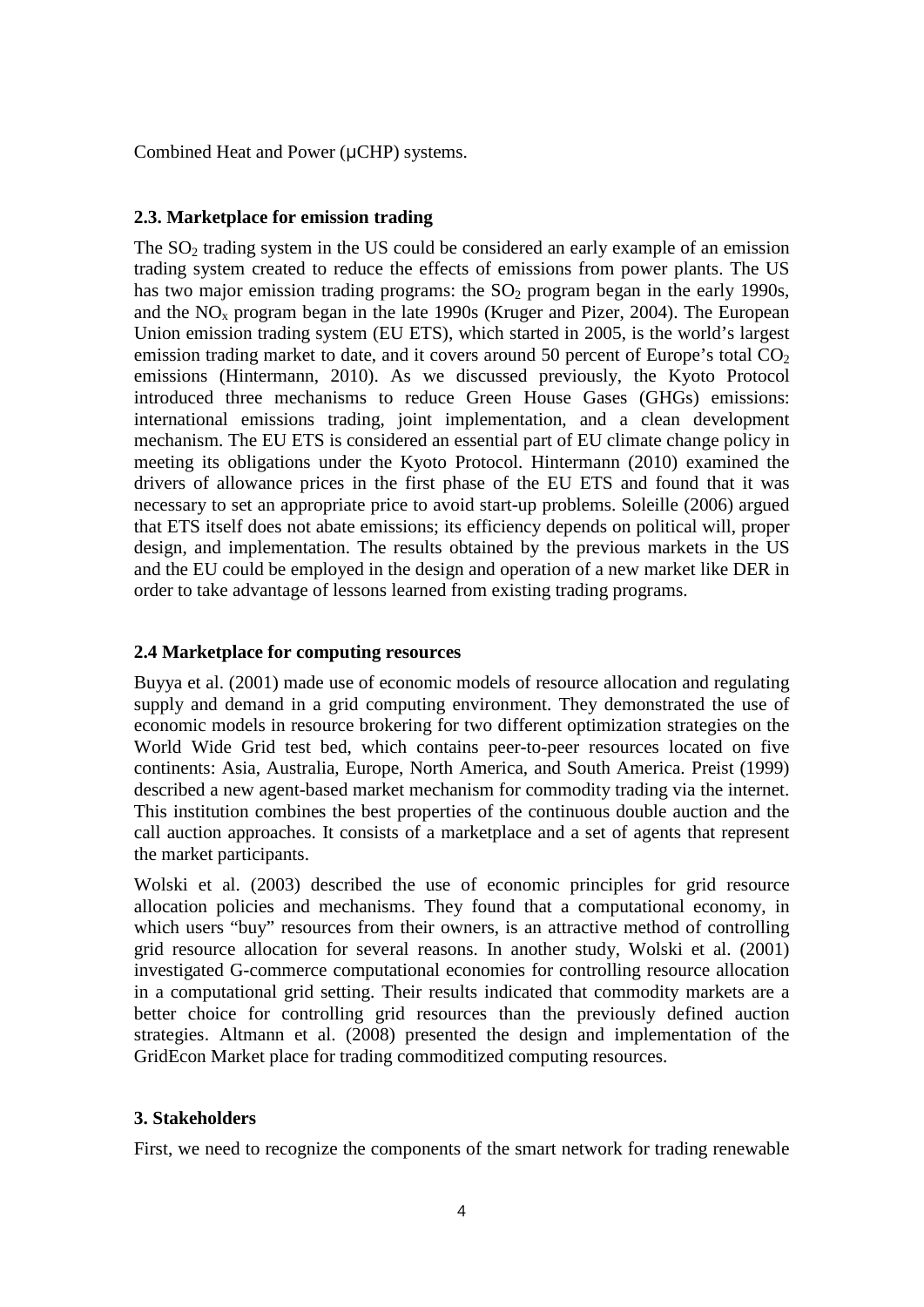energy resources. Our network includes producers, energy providers, energy service providers, consumers, operations, and electricity market participants. Intelligent management is a critical part of the smart network. All components of the network should have the capability of being managed by an automated system. We should keep in mind that new technology for deploying smart control and management is required. It should also be noted that innovative technologies, including advanced power equipment, intelligent home appliances, smart meters, and communication facilities, have not yet sufficiently improved and/or some components are not available commercially.

# **3.1 Bulk generation companies**

Power is produced by using fossil fuels (e.g., coal and natural gas) and non-fossil fuels, such as nuclear fusion, water, wind, and sunlight. This component is connected to the transmission line, and thus to the transmission control center. There should be interactive communication between bulk generation and the control center regarding crucial parameters, such as capacity, production and consumption monitoring, peakload time, off-load time, and related unit cost. Bulk generation includes nuclear, hydroelectric, or coal power plants. Additionally, some number of DERs with different technologies, such as wind turbines, solar panels, and CHP units, could be combined and connected to the electricity network as a virtual power plant (VPP). All these power sources are connected by smart ICT. (Bühler, 2010)

#### **3.2 Transmission entities**

The generated power is transmitted to the distribution network through the transmission line and substations. Large and medium size plants produce power that is transmitted to the network. Due of the importance of the transmission line in the case of possible black outs, our system should be self-healing in order to recover automatically. Furthermore, substations will ideally be controlled remotely and managed by the control center.

#### **3.3 Operators**

Operators are responsible for the optimal and efficient operation of the transmission and distribution of power. Information about all activities, including the monitoring, control, and maintenance, is transferred by the smart system. This component has subsidiaries such as energy providers and energy service providers. Energy provider companies supply a bundle of different energy sources (both fossil and non-fossil based) to end users. Energy Service Provider Companies (ESCO) provide investment and operation activity related consultancy services to customers. These companies may be affiliates of the energy provider companies.

Considering that the development of distributed generation (DG) has a wide effect on the network, the role of operators in this system is gaining importance. Technical parameters of the network, such as node voltages, strongly depend on the operation of DG. For example, the high penetration of DG may cause serious problems in the network. Furthermore, some households may inject their surplus power into the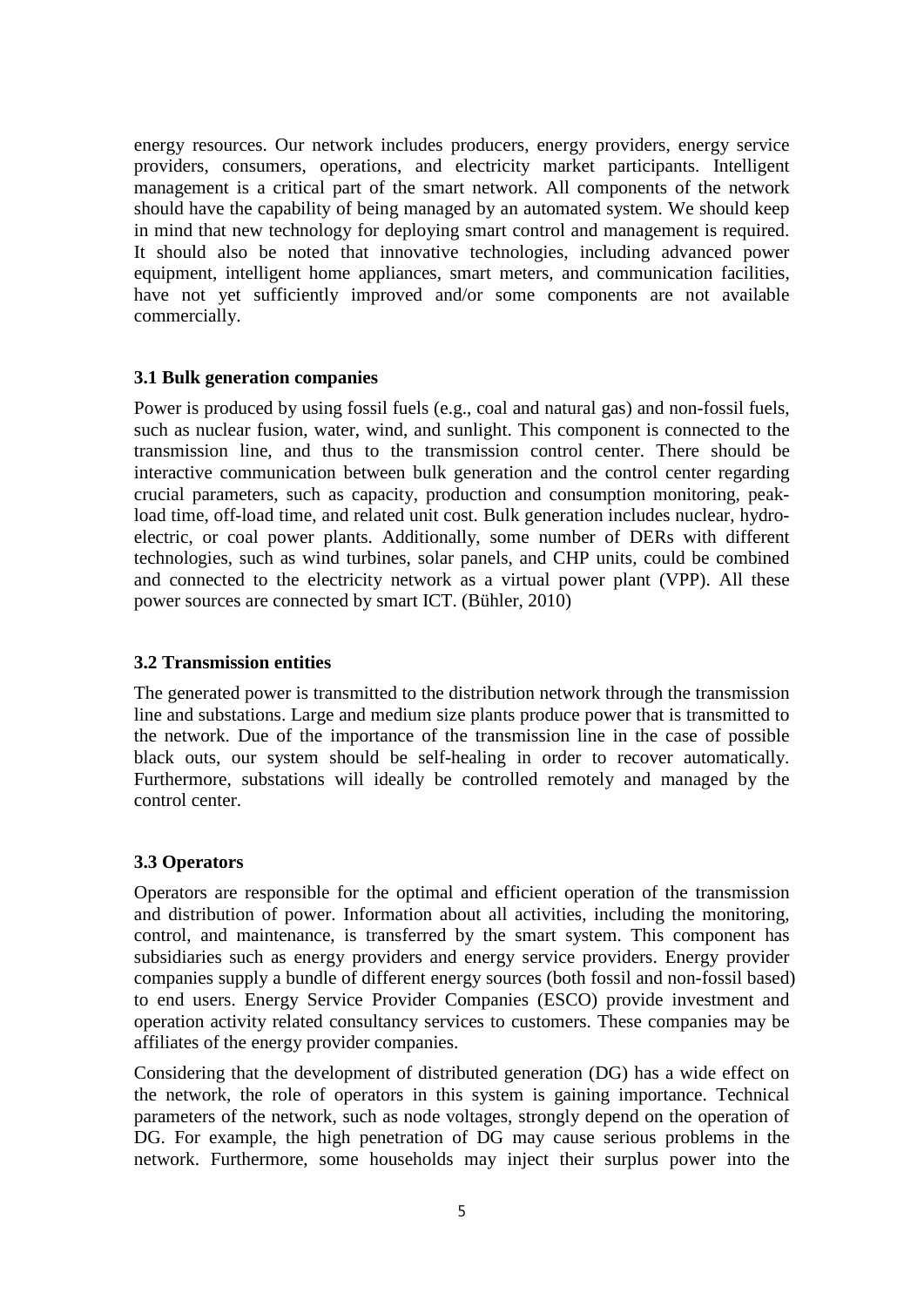network during some hours and compensate their shortages at other times. Therefore, the power flow current in the network may be altered during the day at times of high penetration of DG (Mashhour and Tafreshi, 2009).

# **3.4 Customers**

This domain generates, consumes, and stores electricity power. Customers may be a household, commercial building, or an industrial plant. This domain is one of the most important parts of the network, because they play a key role in the demand response programs. These components should be considered when talking about customers, smart energy efficient devices, smart distributed energy resources, smart control systems, and IT architecture. The customers also participate in the demand response programs to reduce their demand, and thereby the generation during peak loads at a high cost. Heshmati (2014) provides a comprehensive survey of efficient demand responses in electricity markets. In order to have an efficient participation of the customers, an advanced IT infrastructure and a symmetric information system are required. Additionally, there should be methods and incentives that encourage end users to adopt such practices and to overcome various barriers to customers' acceptance and participation.

# **4. Market structure**

The global importance of renewable energy deployment is continuously increasing. It is usually difficult for new players to enter energy markets, but the latter are needed to stimulate the development of the renewable energy market. Without such markets, support policies, and reliable mechanisms, there are no incentives for suppliers or consumers to use electricity generated by renewable energy sources. Renewable energy sources cannot penetrate a market that is not developed or supported. Without market development, there is a limited prospect to cover individual demand. However, if renewable energy usage is connected to a commercial market, its progress is endless (similar to the wholesale electricity market). On the other hand, market development depends on transaction liquidity and the availability of commodities in the market. Therefore, the main challenges to this market are facilitating the transmission of electricity through households and the intermittent characteristics of renewable energy sources. Moreover, another market that is related to this new market would be a strong support policy and associated effective instruments.

Our proposed market provides a place to trade the electricity produced by households. In fact, there should be a balance between supply and demand in order to prevent power blockages. Currently, no marketplace exists for trading small amounts of renewable or non-renewable electricity. Furthermore, it is rather difficult to send small amounts of electricity to the transmission network. The proposed marketplace is able to prepare an environment to deal with this type of problem. Due to the increasing penetration of DG, the power industry around the world should be rapidly restructured, and the power system operation at the retail level should be changed to a market-based system that is the same as at the wholesale level. In building the new structure, DG units should be merged according to entity and controlled by an energy management system (EMS) organization, which is a crucial part of the distributed control system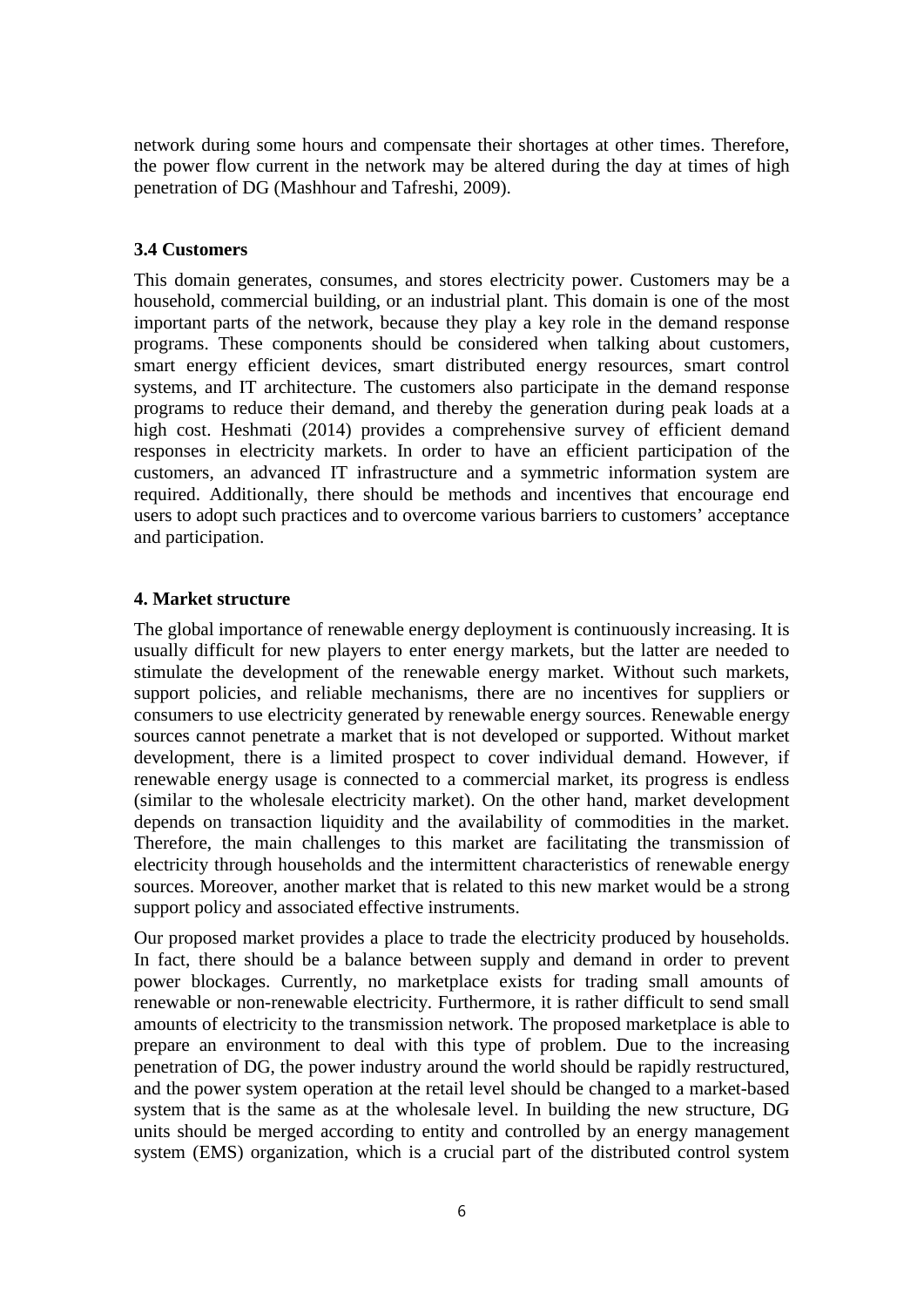(Mashhour and Tafreshi, 2009).

This section considers the micro-grid concept. A micro-grid consists of a large number of households that are able to connect as micro generators, which then have the capability to reduce energy consumption at peak time periods and justify demand at other times. Therefore, through market development and increasing the number of households in the market, they could reduce the demand for building new power generation capacity to cover electricity consumption. In this view, the costs (i.e., financial and non-financial) required to build power plants could be compared with the cost of our proposed market establishment. We should keep in mind that any type of power plant has a limited capacity, and it is necessary to build a new plant only when demand increases. However, the proposed market is flexible, and it has the capability to develop if the required infrastructure (e.g., IT facilities, intelligent devices, etc.) is available.

By analyzing the incentives of customers to participate in a smart network and by studying the structure of distributed energy resources in order to establish a market, one can identify five major restrictions in widely using renewable energy as follows:

- The risk of accessibility to external resources;
- It is costly to replace old devices for new ones for integrating them into the existing IT infrastructure;
- Different pricing mechanisms cause uncertainty about the actual cost of a resource;
- Reliable models for distributed energy resources that are applicable in the real world do not exist; and
- The penetration and liquidity of energy sources is limited.

The analysis of these objectives show that a solution can be a market for trading renewable energy. This market would also have the capacity to provide support and consultancy services in order to help customers integrate a demand-response program into their existing IT infrastructure. Of course they might change their home appliances to smart devices, but the support services would help take advantage of the current IT network. A number of information-related objectives are important in encouraging customers to use energy efficient devices.

In recent years, concerns about the effects of greenhouse gases have increased. The awareness of this issue and rising energy prices has stimulated end users to improve energy efficiency. This stimulus includes micro-generation, energy storage, and efficient home devices. It will affect electricity infrastructure in the future, and, consequently, the structure of the electricity market will change. Currently, trading in electricity markets is one-sided. In other words, suppliers sell electricity to end users. In line with our argument, in the future, end users will be able to produce electricity in order to use at home or trade it. Since price setting is a crucial part of any market, it is important to provide a mechanism and attractive incentives to customers for trading their energy resources. This trading mechanism will be made possible by using a smart network. Accordingly, these customers need to use new devices in order to take advantage of the smart grid system; however, this procedure is costly because smart meters must be installed. According to the estimates of Faruqui et al. (2010), this cost for the EU would be 51 billion Euros, while the operational savings would be worth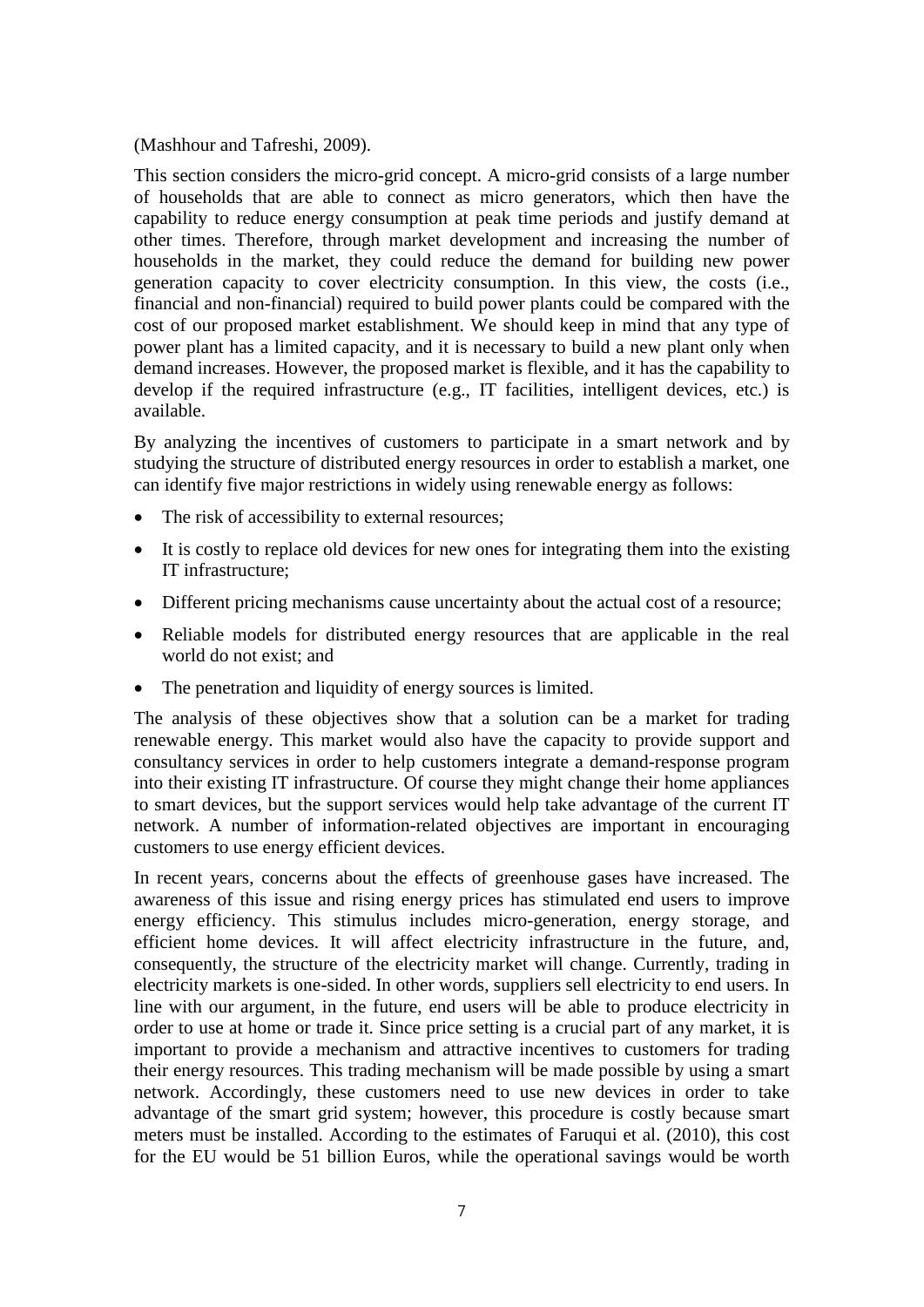between 26 and 41 billion Euros, resulting in a gap of 10-25 billion Euros between the benefits and costs. They argued that smart meters are able to fill this gap, because they enable provisions of dynamic pricing, which reduces electricity consumption at peak times and lowers the demand for building and operating non-base load costly power plants.

In recent years, many market mechanisms have been proposed for trading computing resources, aimed at economically efficient resource allocation (Altman et al., 2008). In a real market, commodities are traded in a certain location. The main index of such a market is that the same goods are offered by different suppliers, whether their identity is known or not. In addition, the price is determined by the unit cost, marginal cost, and the supply and demand of power. All market participants decide the payment amounts for buying or selling commodities. Since the main objective of a smart grid market is to provide end users with electricity regardless of the particular energy provider, we can apply the concept of a natural commodity market to the proposed renewable energy market mechanism.

# **5. Requirements for establishing market**

In this section, the fundamental requirements of designing a marketplace for smart grid and the details of its market mechanism are explained. In general, a market for trading renewable energy will work if the following conditions are achieved:

- Pattern of individual demand for renewable resources is bold:
- Individual storage is possible for owners of renewable energy; and
- Adequate technology for implementing this market is available.

In addition to the above three conditions, three principal prerequisites must be fulfilled. First, a friendly user platform should be designed to enable the market participants to communicate and trade. Second, technology for commoditizing energy resources must be easily used by all people, even those who are not highly educated. Many people in urban areas, and especially those in suburban areas, are not familiar with smart technology. Hence, it may be difficult for them to use new devices controlled by smart meters. Third, sufficient information should be available to all customers. In making decisions to buy an intelligent appliance and participate in smart energy market, consumers need to have all available information regarding electricity price, electricity consumption, and initial cost.

# **5.1 Infrastructure**

The main infrastructure components required to establish this proposed renewable energy market are listed as follows:

- 1. Communication: ICT infrastructure is a key component in this market, including internet based technologies and services, internet protocol based services through broadband availability, virtual private network, wireless technology, etc. (You, 2010).
- 2. Science-technology infrastructure: The required technology should be available to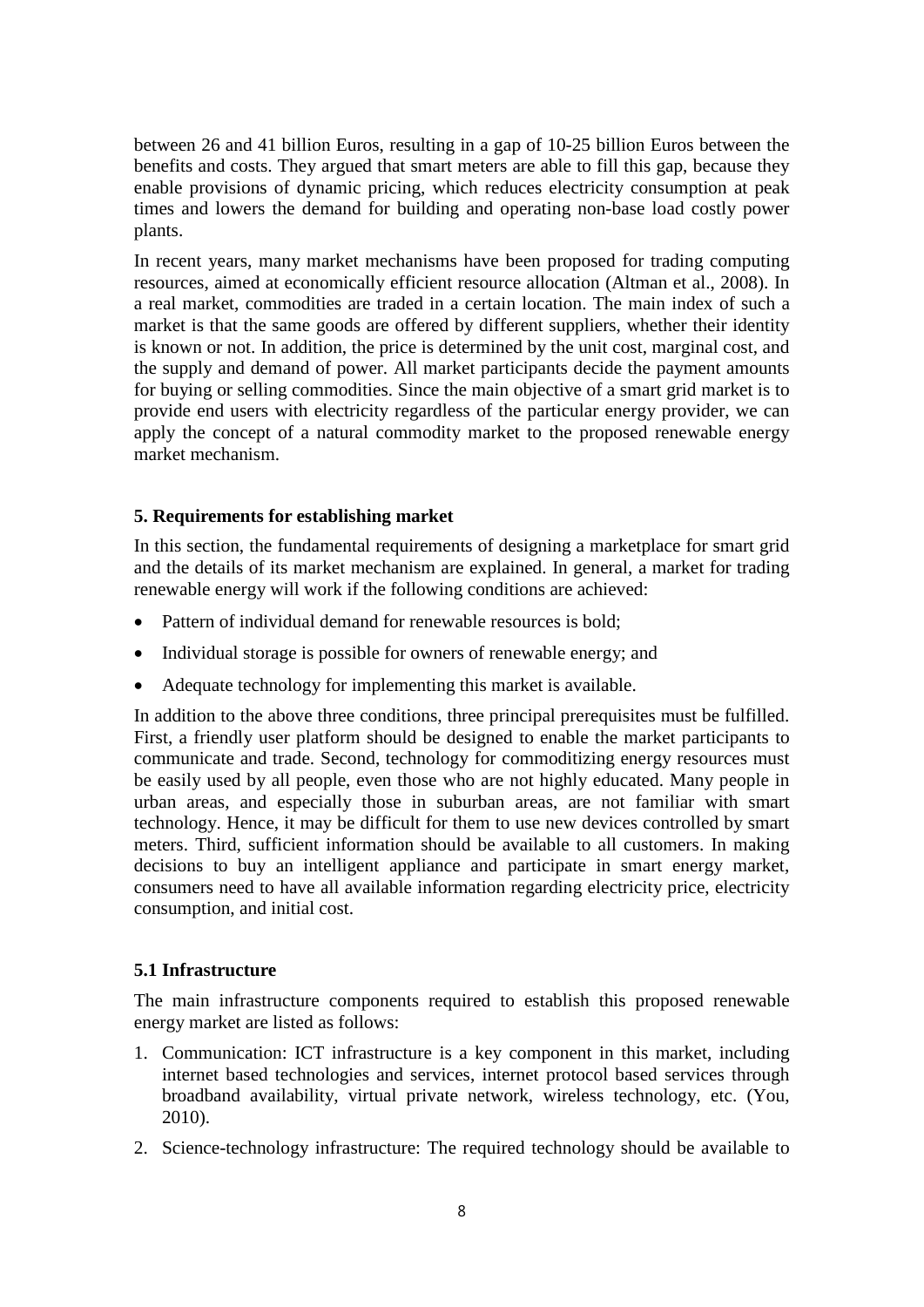control micro grids, coordinate distributed generation, and aggregate resources. Furthermore, smart meters are needed to record data properly, and applied scientific knowledge and skills are needed for knowledge transfer, education, etc.

- 3. Storage facilities: Due to the intermittent character of wind and solar generators, a storage facility is required. Furthermore, to allow an islanded operation in the micro grid network, which is based mainly on distribution energy sources, storage facilities should be available. Four main tasks addressed by storages include: dispatch ability, interruptibility, efficiency, and regulatory-driven needs (Tester, 2005).
- 4. Device provisioning: This component connects a newly installed smart meter with the customer's account, and it connects an increasing number of home appliances in each household to the correct smart meter (Sioshansi, 2011).

Market participants need a reliable and complete integrated infrastructure (power grid, IT, etc.) for doing business. The IT communication infrastructure should be provided by the government before the market creation step to enhance an effective operation of the market. Considering that the micro-gird market is internet-based, managing a wide, large-scale communication network is required. Therefore, the IT infrastructure should include both accurate data recording and the integration of diverse applications (i.e., software, micro generators, and home appliances).

As Oliver and Jackson (1999) pointed out, satellites, remote industries, remote communities, solar home systems, remote houses, and consumer products could be considered a niche market for solar photovoltaic (PV). The unit cost of competitors' technologies must be determined in order to select a feasible technology for application in the market. The growth of market sales affects the scale of innovation in the US, Germany, and Japan. In the future, the feasibility of the solar PV system will increase as it expands geographically (Huo et al., 2011). Of course, a reliable political framework is required to ensure both a return on investment and continuous research on cost effective materials, device designing, and improved efficiency (Jäger-Waldau, 2006).

The importance of distributed generation in the electricity network was discussed earlier. An appropriate science-technology infrastructure, such as a virtual power plant (VPP), is required to control and manage the power generated by individual units. It is possible to employ a VPP constituted by a large number of customers with controlled home appliances in order to ameliorate network congestion (Ruiz et al., 2008). Therefore, ICT infrastructure is considered a key component in this market. We cannot apply smart metering if appropriate ICT facilities are absent.

# **5.2 Regulations**

In order to improve energy efficiency and power generation by renewable energy sources, high-level management is required for the development and implementation of policies and programs (Gellings, 2009). There are different kinds of barriers relating to the market (e.g., information transparency, fossil fuel subsidizing, financing), technical issues (e.g., lack of skilled workers, knowledge transfer, intellectual property rights), and public acceptance (e.g., lack of knowledge, lack of interest, avoidance of comfortable decreases), as well as the compatibility between current operating systems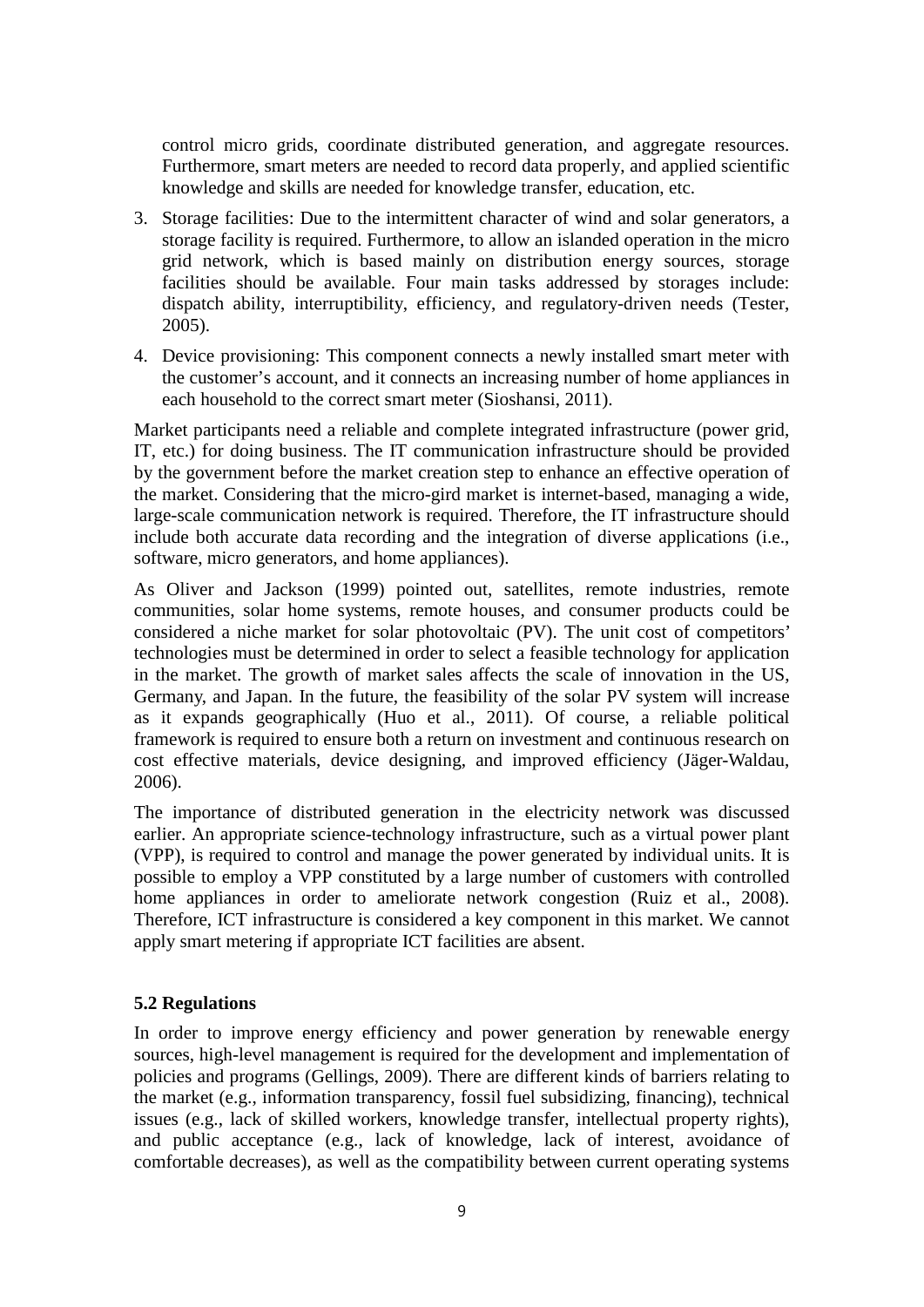and new technology implemented in the renewable energy market (e.g., data recording system). These barriers should be removed in order to facilitate the optimal environment for renewable energy market creation.

It is worth mentioning that no single regulation in the world works well with such comprehensive market mechanisms and requirements. Depending on the conditions and player interest, different complementary policies are required to achieve this goal. According to the argument by Gunningham et al. (1998), a range of policies are available to use for environmental protection: command and control regulation, selfregulation, voluntarism, education and information instruments, economic instruments, and free market environmentalism. Education and information are categorized into education and training, corporate environmental reports, community right-to-know, pollution inventories, product certification, and award schemes. They also categorized economic instruments as property rights, market creation, fiscal instruments, charge systems, financial instruments, liability instruments, performance bonds, deposit refund systems, and the removal of perverse incentives.

Since our proposed market includes different players, such as the major power generators (including fossil fuel and non-fossil fuel generators), distributors, service companies, and consumers (including industries, commercial building and households), the interactions between parties are also equally important. Therefore, we should pay attention to this issue when we discuss regulation. Furthermore, external factors should be considered in order to maintain the stability of our policy and avoid causing uncertainty among the market players regarding policies and regulations.

In order to establish a successful market-based micro-grid, we use a combination of the above-mentioned instruments as a regulatory framework. Governmental regulations described below are set to control and manage the market.

- 1. Command and control: These regulations apply specific standards to the energy consumption in industries, public sectors, commercial buildings, and households. This regulation could be used in combination with awards and penalty regulations.
- 2. Self-regulation: The government sets a specific standard for industries, and every industry self-regulates to achieve this standard. This kind of regulation is also seen at the international level. For example, the OECD sets a target for members to reduce carbon emissions, and in turn, each member self-regulates to achieve organizational targets.
- 3. Education and information: Education and information form a crucial parameter in developing the capacity of renewable energy generation and usage in an industry and the community. Public acceptance is one of the most important components of market development. Environmental information and training programs presented by the government could be considered a supplementary instrument to other forms of regulation (Gunningham et al., 1998).
- 4. Economic instruments: A wide range of economic instruments exist to encourage private companies and consumers to use renewable energy sources. These include feed-in tariffs, the reduction of fossil fuel subsidies,  $CO<sub>2</sub>$  emission trading, renewable fuel standards or targets, green certificate trading, emission and energy taxes, residential and commercial tax credits for renewable energy usage, the Kyoto Protocol, etc. (Hofman and Huisman, 2012). In order to stimulate market creation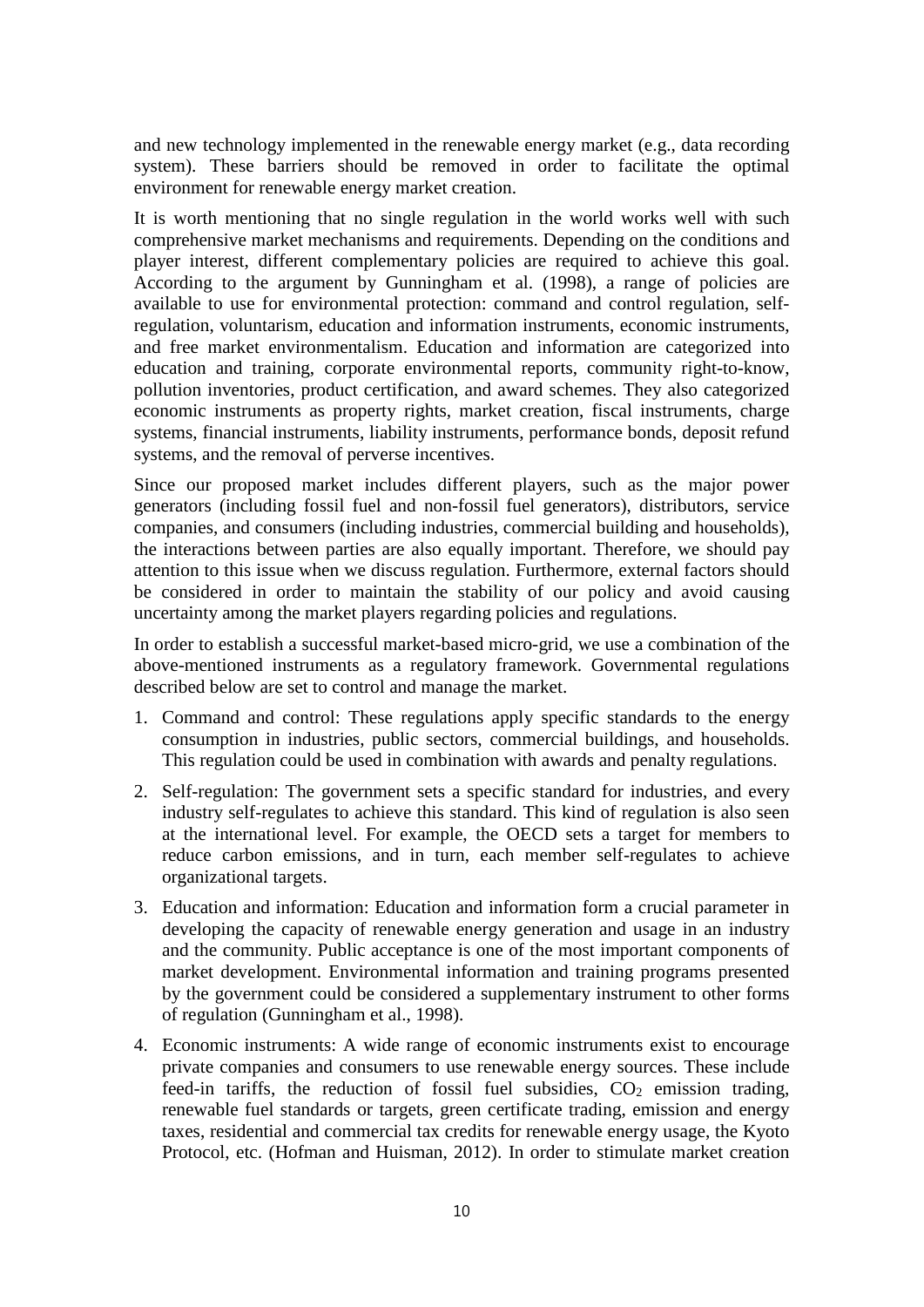and rely on market mechanisms instead of governmental decision making, it is recommended to use feed-in-tariffs that support the movement towards green certificates. Feed-in-tariff policy is related to governmental budget, and it may be not stable in cases of some economic difficulties, like a financial crisis. Decreasing or cutting financial support by feed-in-tariffs has a negative effect on the market, while continuity and sustainability in a policy are the most important factors for success.

The planned target plays a crucial role in the selection of market instruments. For example, as previously discussed, using a harmonized feed-in-tariff (FIT) is almost impossible at the European level because of the intention to promote green certificates instead of FITs to meet the upcoming market demand for emission certificates (Ringel, 2006). However, when no target has been set for creating market oriented renewable energy sources, the FIT policy is able to compensate the negative impacts of low electricity prices on the feasibility of solar PV. These costs could decrease rapidly over time with innovation and technology development (Rigter and Vidican, 2010).

Stability is an important issue that should be seriously considered regarding policy making. Any regulation set by policy makers should be stable. It should be mentioned that, in addition to grid modernization efforts to enhance energy efficiency and adapting current policy, a regulatory framework and market environment are crucial in supporting new technology investment. Suppliers and consumer will not be attracted if they cannot trust the policies due to uncertainty. For example, the financial crisis has forced some European governments to use feed-in tariffs in order to cut their subsidies (Hofman and Huisman, 2012). Public views and investor decision making are affected by this type of issue. Environmental policies and all related supportive instruments, especially economic ones, should be selected properly and considered high priority in government planning. Foxon et al. (2008) provided three areas of concern regarding the sustainability of current policy-making procedures: a low priority compared to the immediate policy pressure, the interaction between problems in addition to uncertainties about future costs, and every plan to achieve stated targets is inevitably contested.

# **6. An optimal model of a renewable energy market**

In order for customers and suppliers to accept a market, it is crucial that the market place be able to meet the following objectives:

- In order to prevent power outages, the supply and demand must be balanced all times. Energy resource offers should be monitored. Therefore, it is assumed that there is no fluctuation in the power network for the market place;
- In order to guarantee customer's security, energy providers are not allowed to give the customer's information to third parties;
- In order to gain acceptance of the market place by customers, the marketplace should provide access to energy resources in a transparent and simple way. Furthermore, incentives should encourage customers to use market place services;
- There should be no barriers to entering or exiting the market. The number of participants in the market should be sufficiently large; and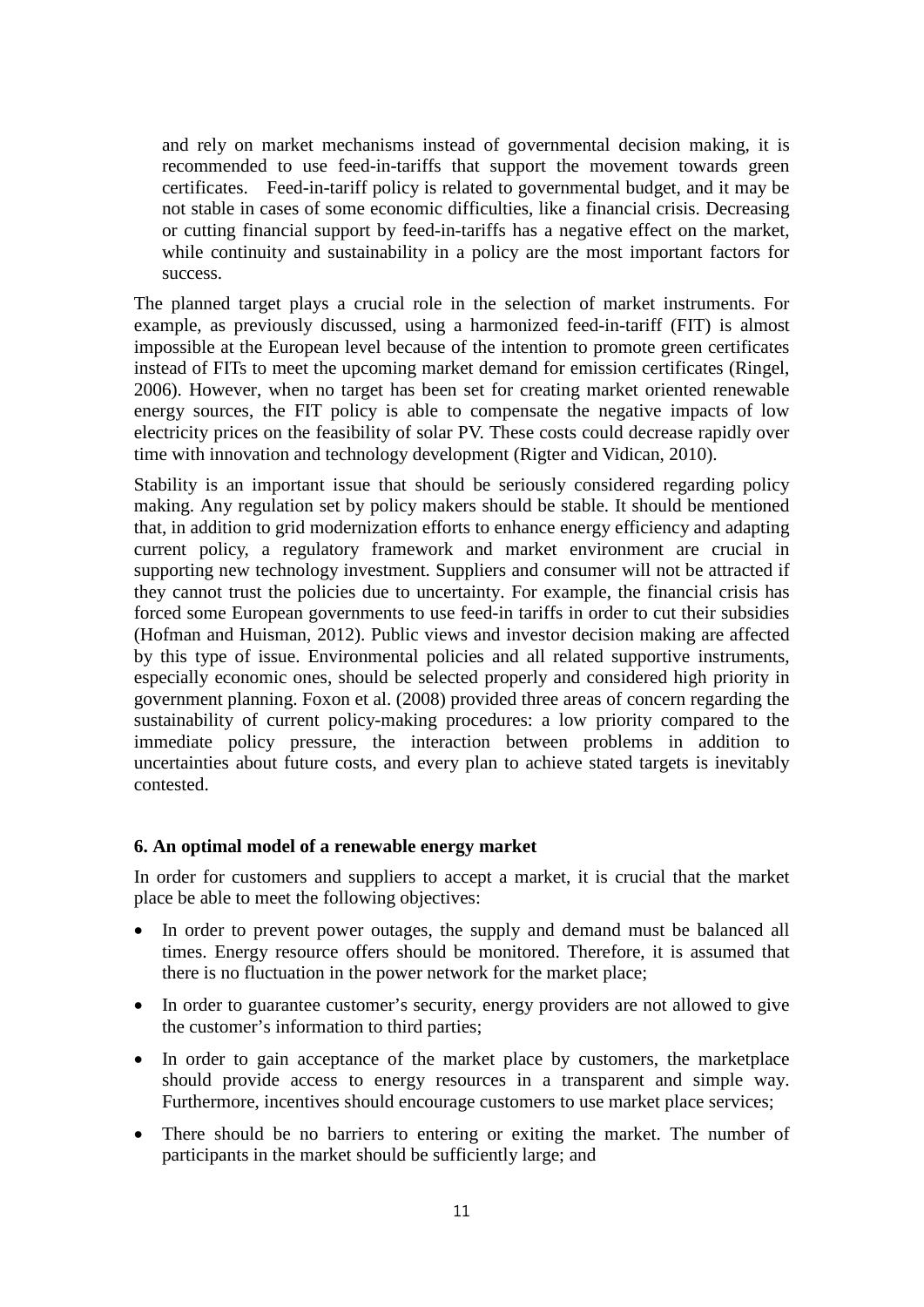• The information system connecting market participants should be symmetrical.

Offers to sell excess energy resources are matched with orders that have already been placed. The task of the marketplace is allocating time and facilitating financial transactions of private resources.

# **6.1 Market mechanism**

Different market mechanisms are used for trading commodities. A continuous double auction (CDA) is the main market institution and is used widely in the existing related markets, including stock exchanges and commodity markets. The CDA mechanism matches buyers and sellers of a particular good, and it determines the prices at which trades are executed. The specifications of electricity differ from other commodities, due to the small unit of trade and extra cost of using batteries to store electricity. As such, we use future contracts to trade electricity in our designed marketplace. This type of contract is designed for use in the wholesale electricity market, but it can also be used in the retail market and smart grid network.

Since power companies use blocks for end users, future contracts can adopt this system. Of course, these contracts could also be used in dynamic pricing. Electricity prices are volatile because demand changes continuously, depending on the time of day and weather conditions. The unit of trade and bid-ask procedure can optimally be defined as follows:

# *Unit of trade*

The most important factor in this market is the unit of trade because it is small and is not available in any other markets. Therefore, we should organize our market based on this unique capability. The format of the specification of the unit of trade is defined by the following three parameters:

- Start time: It is the time at which the resource is available for the buyer or the time that the resource is required by the buyer.
- Unit duration: This is the standard length of time that the resource will be available to the buyer or the shortest period that the resource will be required by the buyer. The unit duration is set according to the acceptance of users within the marketplace. The unit of trade is one hour in the traditional power market. However, because of the size of the proposed market, we can use a smaller division, such as five minutes of unit duration.
- Unit volume: This is calculated based on kWh, but the total volume should be defined in the contract.

# *Bids and Asks*

Based on the unit of trade, we define bids and asks. An ask is submitted by a customer who owns extra electricity and wants to supply it to the market. The bid is submitted by a customer who needs extra electricity at a low price. These customers may be households, commercial buildings, or industrial sectors. The unit of trade, bids, and asks comprise the following parameters:

• Price: This parameter defines the minimum price that a seller is willing to accept or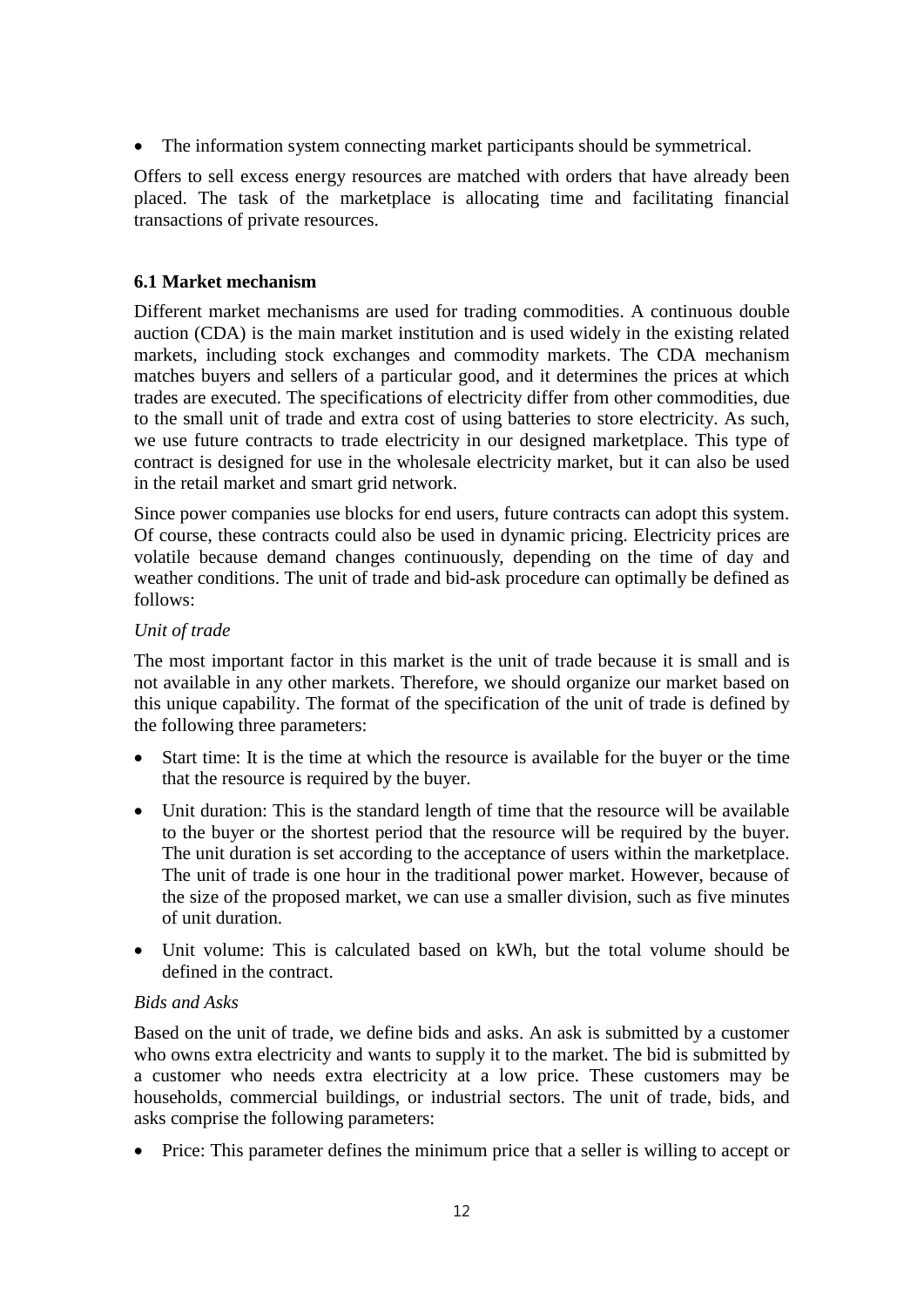the maximum price a buyer is willing to pay for a unit of trade. We should consider additional items that are usually added to the unit price. There are additional charges regarding option contracts or settlement operations (in some cases) which should be included in the requested price.

- Volume of resources: This parameter defines the number of units of trade. Due to the small size of the unit of trade, each buyer may purchase the required electricity from the pull of several sellers.
- Duration: This is based on the dynamic pricing period, which is used by power companies to set the price of electricity consumption. The minimum duration is one hour because the kilowatt hour is used as a billing unit for energy delivered to consumers by power companies.

In what follows, we explain an example of renewable electricity pricing for a typical customer in order to show the abovementioned conditions and procedures. Table 1 shows the electricity price which is printed on a utility bill in Seoul:

| Electricity Consumption (kWh) | Price Rate (won/kWh) |  |
|-------------------------------|----------------------|--|
| $1 - 100$                     | 57.90                |  |
| 101-200                       | 120.20               |  |
| 201-300                       | 179.40               |  |
| 301-400                       | 267.80               |  |
| 401-500                       | 398.70               |  |
| Excess of 500                 | 677.30               |  |

**Table 1: Electricity Price – December 2012**

Ref: KEPCO

There is a positive relationship between the unit price rate and the quantity consumed. For instance, for a customer who is in the range of 301-400 kWh, the electricity price is 267.80 won/kWh for excess electricity consumption exceeding 300 kWh and 179.40 won/kWh for excess electricity consumption to 200 kWh. Therefore, it is economical for the former customer to pay any amount lower than the mentioned heterogeneous price.

For example, a customer who consumes more than 300 kWh could use a renewable energy generator, like solar PV, to reduce their consumption and keep itself in a lower category or buy a contract from the customer who generated electricity by renewable energy sources. The price should be sufficient for covering the unit cost and provide a reasonable excess return to the renewable energy supplied. The result will be economical for the buyer if it is lower than 267.80 won. Obviously, electricity generated by renewable energy sources is not compatible with a subsidized system. A prerequisite for taking advantage of this type of transaction is market liberalization with an aim to enhance the effective operation of the market to lower prices.

The excess electricity, which may be offered by a contract, in this mechanism is not too high. Therefore, the buyer may buy several contracts at different prices. Since the contracts have different ranges of electricity consumption, accordingly, the optimal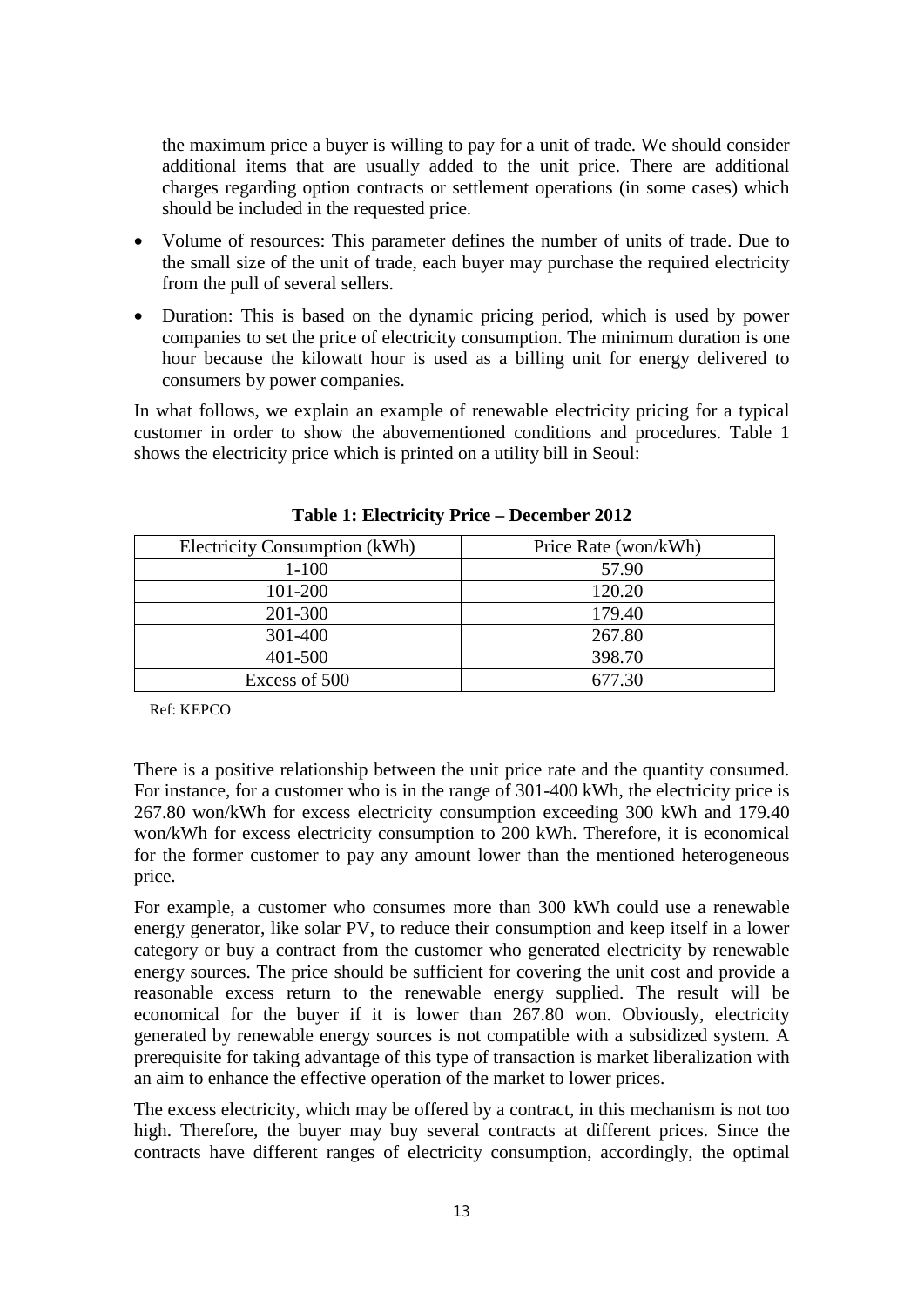price is not the same for all ranges and quantities. Due to price fluctuations in the electricity market by the time of the day, week, or season and location, the participants can use option contracts as derivatives to cover possible market supply risks.

# **6.2 Market performance evaluation**

Performance evaluation is a crucial part of market creation. An essential goal in establishing this market is energy efficiency. Although the investments in many projects involving energy-efficient technology show good economic results, the percentage of their successful implementation is less than expected, resulting from barriers that discourage decision makers, such as households and firms (IEA, 2012). The lack of a measurement of energy efficiency has led to the effect that opportunities are not fully visible. Hence, no decisions are made to take advantage of them. We have to define some indices to show households, firms, and policy-makers the economic and environmental benefits of the micro-grid market.

A different type of index could be calculated to evaluate market performance some of which are used in current markets. For example, Energy Exchange Austria (EXAA) is a European energy exchange headquartered in Vienna that covers energy trading in Austria and Germany. Table 2 shows some selected indices in EXAA, which are applicable to the proposed micro-grid market.

| <b>Key Performance ratios</b> | 2010        | 2011        |
|-------------------------------|-------------|-------------|
| Sales revenues (in Euro)      | 2,030,159   | 2,324,493   |
|                               |             |             |
| Spot market electric power:   |             |             |
| Trading volume in GWh         | 6,410       | 7,558       |
| Clearing volume in Euro       | 292,146,570 | 390,236,567 |
| Number of trading members     | 90          | 71          |
|                               |             |             |
| Spot market CO2 allowance:    |             |             |
| Trading volume in t           | 88,401      | 19,179      |
| Trading volume in Euro        | 1,260,481   | 269,072     |
|                               |             |             |
| In % of Austrian consumption: |             |             |
| Market share                  | 10.7        | 13 1        |

**Table 2: Key Performance Ratios for EXAA**

 *Source: Annual Report 2011, EXAA*

In addition to the numbers used for the energy exchange center, other indices, such as storage capacity, storage inflow, storage outflow, generation capacity, installed generators, and load shift numbers, could be calculated to analyze market performance.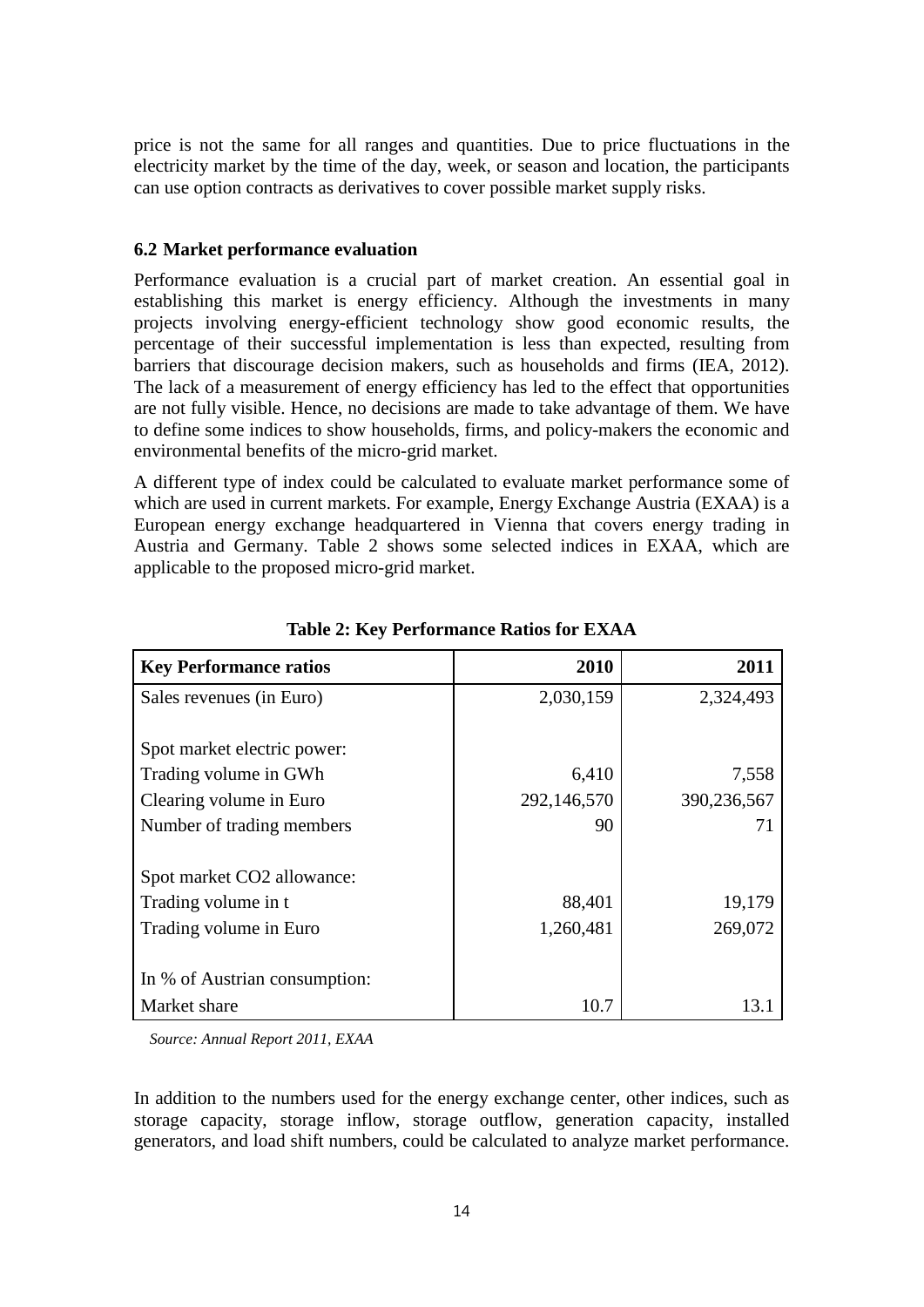Of course, because of the small amount of electricity traded in the micro-grid market, the unit volume is in MWh instead of GWh. In addition, the  $CO<sub>2</sub>$  savings number could be calculated as an index, and could represent the share of market participants contributing to  $CO<sub>2</sub>$  savings.

Another approach to evaluating market performance is the decomposition method. By calculating the renewable energy intensity and performing a cross-national analysis, we can compare market performance in countries that have planned to mitigate the effects of energy consumption and carbon emission on climate change. For example, this kind of analysis could be used by the OECD in order to compare members' achievements. In addition, the economic side effects of funding the micro-grid market could be evaluated by economic indices. For example, producing companies will be affected by market development and this effect could be measured according to the rate of production, employment, payroll, number of patents, R&D investment, number of skilled laborers, or education investment, all of which are considered economic effects of the market creation.

# **7. Summary and Conclusion**

Energy efficiency is one of the most important approaches to reducing electricity consumption in current times, as well as in the future. Information and communication technology play important roles to achieving this target. In particular, a smart grid can achieve a higher rate of energy efficiency by integrating information technology and establishing interactions between suppliers and customers. The concept of a grid market is already created for computing resources. For instance, some scholars have expressed views about the potentials of virtual power plant and micro sources already.

In this paper, we tried to design a similar market for renewable energy resources. At first, we need to recognize the components of a smart network. All components should have this capability to be managed by an automated system. We should keep in mind that new technology to deploy smart control and management is required. Also, it should be compatible with the current system. Next, we analyzed the regulatory framework and introduced some instruments for the efficient operation of the proposed market.

By analyzing the incentives of customers to participate in a smart network and by studying the structure of distributed energy resources in order to establish a market, we have identified the existence of 5 potential major restrictions to the wide use of renewable energy. The analysis of these restrictions has indicated that a solution can be a market for trading renewable energy generated by micro sources. This market has the capacity to provide support and consultancy services in order to help customers to integrate demand response programs into their existing IT infrastructures.

Considering that the market mechanism is the core of a marketplace, we defined different parameters, such as the start time, unit of duration, and unit of trade, for the optimal functioning of the proposed renewable marketplace. We explained our proposals for the smooth function of the market mechanism. We the suggested some indices to evaluate the market's performance. These indices include: sales revenue, trading volume, storage capacity, installed generators,  $CO<sub>2</sub>$  reduction, etc. Finally, we proposed a combination of a few complementary policies for building the necessary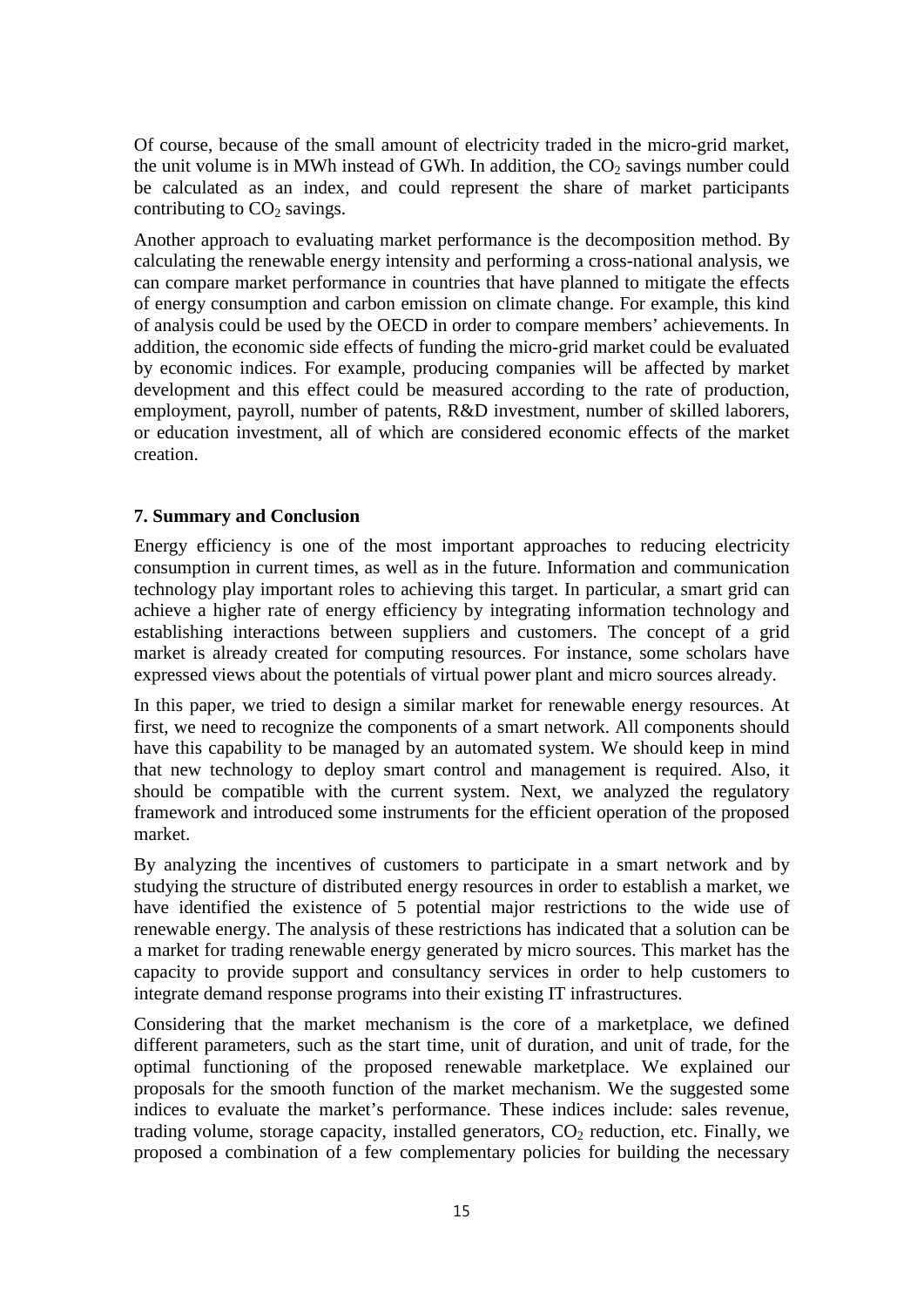infrastructure, removing barriers, and the financial support for market creation and its development and effective operation. Furthermore, we emphasized that the stability and sustainability for any effective policy and regulation is one of the most important factors to enabling the successfulness in the new market operation.

#### **References**

- Albadi, M.H., & El-Saadany, E. (2008). A summary of demand response in electricity markets. *Electric Power Systems Research, 78*(11), 1989-1996.
- Altmann, J., Courcoubetis, C., Stamoulis, G., Dramitinos, M., Rayna, T., Risch, M., & Bannink, C. (2008). GridEcon a marketplace for computing resources. *Grid Economics and Business Models*, LNCS 5206, 185-196.
- Benth, F.E., Benth, J.S., & Koekebakker, S. (2008). Stochastic modelling of electricity and related markets, World Scientific Publishing Company Incorporated.
- Block, C., Neumann, D., & Weinhardt, C. (2008). *A market mechanism for energy allocation in micro-chp grids.* Paper presented at the Hawaii International Conference on System Sciences, Proceedings of the 41st Annual.
- Buchholz, B., & Schluecking, U. (2006). *Energy management in distribution grids European cases.* Paper presented at the Power Engineering Society General Meeting, 2006. IEEE.
- Bühler, R. (2010). *Integration of Renewable Energy Sources Using Microgrids, Virtual Power Plants and the Energy Hub Approach.* Swiss Federal Institute of Technology, Zurich.
- Buyya, R., Stockinger, H., Giddy, J., & Abramson, D. (2001). *Economic models for management of resources in peer-to-peer and grid computing.* Paper presented at the SPIE International Conference on Commercial Applications for High-Performance Computing.
- DOE, U. (2010). Smart Grid Research & Development: Multi-Year Program Plan (MYPP) 2010–2014.
- Faruqui, A., Harris, D., & Hledik, R. (2010). Unlocking the  $\epsilon$  53 billion savings from smart meters in the EU: How increasing the adoption of dynamic tariffs could make or break the EU's smart grid investment. *Energy Policy, 38*(10), 6222- 6231.
- Foxon, T., & Pearson, P. (2008). Overcoming barriers to innovation and diffusion of cleaner technologies: some features of a sustainable innovation policy regime. *Journal of Cleaner Production, 16*(1), S148-S161.
- Friedman, N.R. (2002). *Distributed energy resources interconnection systems: technology review and research needs*: National Renewable Energy Laboratory.
- Gellings, C.W. (2009). *The smart grid: enabling energy efficiency and demand response*: Fairmont Press.
- Gunningham, N., Grabosky, P., & Sinclair, D. (1998). *Smart regulation: designing environmental policy*: Oxford Clarendon Press.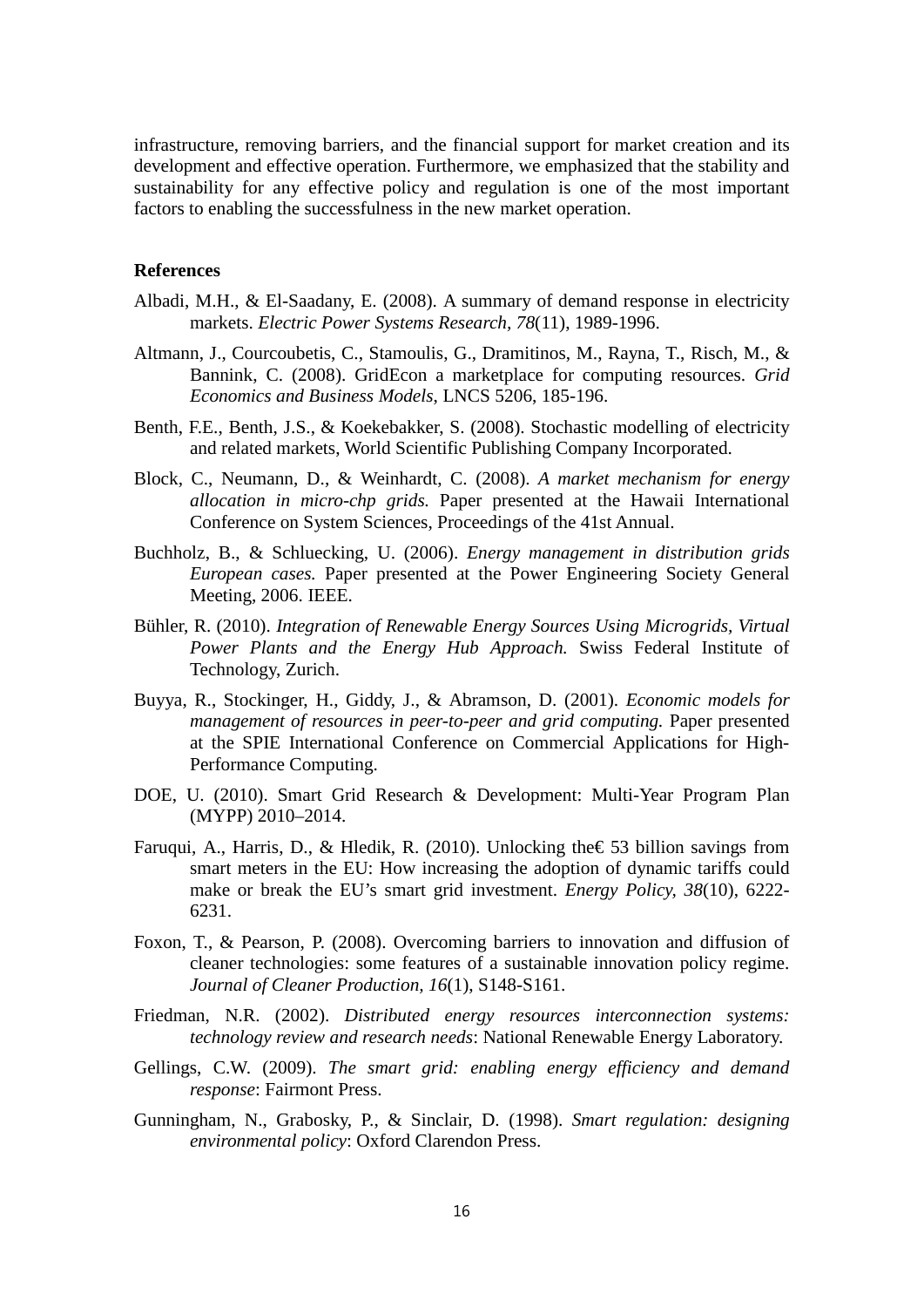- Heshmati A. (2014). Demand, Customer Base-Line and Demand Response in the Electricity Market: A Survey, *Journal of Economics Surveys*, doi: 10.1111/joes.12033.
- Hintermann, B. (2010). Allowance price drivers in the first phase of the EU ETS. *Journal of Environmental Economics and Management,* 59(1), 43-56.
- Hofman, D.M., & Huisman, R. (2012). Did the financial crisis lead to changes in private equity investor preferences regarding renewable energy and climate policies? *Energy Policy*, 47, 111-116.
- Huo, M., Zhang, X., & He, J. (2011). Causality relationship between the photovoltaic market and its manufacturing in China, Germany, the US, and Japan. *Frontiers in Energy, 5*(1), 43-48.
- IEA. (2012). *World Energy Outlook 2012*: OECD Publishing.
- Jäger-Waldau, A. (2006). European Photovoltaics in world wide comparison. *Journal of Non-Crystalline Solids,* 352(9), 1922-1927.
- Kruger, J. and W. A. Pizer (2004). The EU emissions trading directive: Opportunities and potential pitfalls, Citeseer.
- Lund, H., Andersen, A.N., Østergaard, P.A., Mathiesen, B.V., & Connolly, D. (2012). From electricity smart grids to smart energy systems–A market operation based approach and understanding. *Energy*, 42(1), 96-102.
- Mashhour, E., & Moghaddas-Tafreshi, S. (2009). *A review on operation of micro grids and Virtual Power Plants in the power markets.* Paper presented at the Adaptive Science & Technology, 2009. ICAST 2009. 2nd International Conference on.
- Massoud Amin, S., & Wollenberg, B.F. (2005). Toward a smart grid: power delivery for the 21st century. *Power and Energy Magazine, IEEE, 3*(5), 34-41.
- Molderink, A., Bosman, M.G.C., Bakker, V., Hurink, J.L., & Smit, G.J.M. (2009). *Simulating the effect on the energy efficiency of smart grid technologies.* Paper presented at the Winter Simulation Conference.
- Oliver, M. and T. Jackson (1999). The market for solar photovoltaics. *Energy Policy,* 27(7), 371-385.
- Preist, C. (1999). *Commodity trading using an agent-based iterated double auction.* Paper presented at the Proceedings of the third annual conference on Autonomous Agents.
- Rigter, J. and G. Vidican (2010). Cost and optimal feed-in tariff for small scale photovoltaic systems in China. *Energy Policy,* 38(11), 6989-7000.
- Ringel, M. (2006). Fostering the use of renewable energies in the European Union: the race between feed-in tariffs and green certificates. *Renewable Energy,* 31(1), 1- 17.
- Sioshansi, F. P. (2011). *Smart grid: Integrating renewable, distributed & efficient energy*: Academic Press.
- Soleille, S. (2006). Greenhouse gas emission trading schemes: a new tool for the environmental regulator's kit. *Energy Policy,* 34(13), 1473-1477.